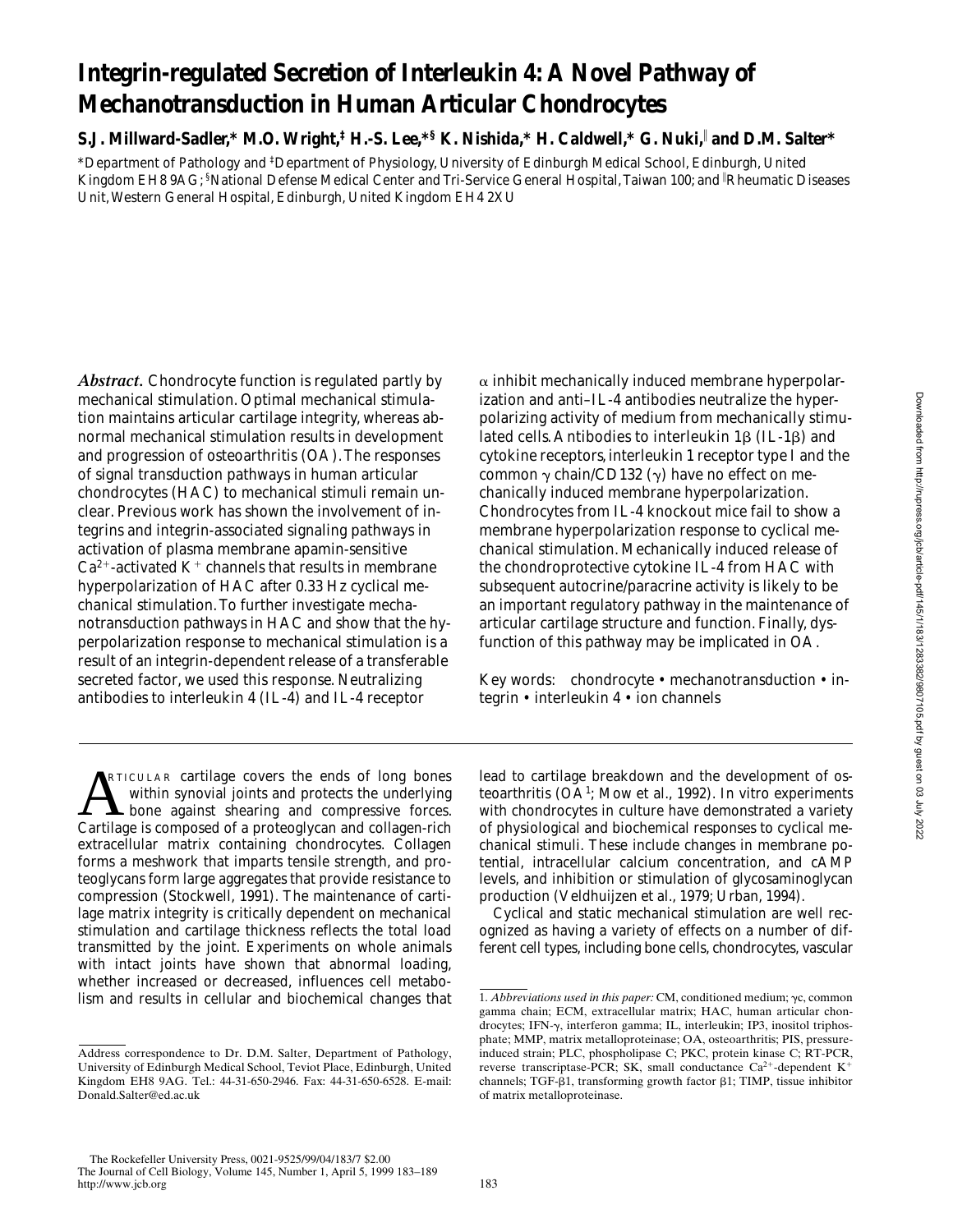endothelium, and smooth muscle, from tissues normally exposed to mechanical forces. Mechanical signals imparted by stretch, pressure, tension, fluid flow, or shear stress rapidly lead to the activation of multiple intracellular signaling molecules and pathways, including opening of stretch activated and calcium selective ion channels (Sachs, 1988), protein tyrosine phosphorylation (Yano et al., 1996), inositol lipid metabolism (Prasad et al., 1993), and activation of protein kinase C (PKC; Kimono et al., 1996). Activation of these and other signaling pathways in turn leads to changes in gene expression and protein synthesis of important regulatory mechanisms controlling tissue structure and function, e.g., PDGF production by smooth muscle cells (Wilson et al., 1993); nitric oxide and prostaglandin production by endothelial cells (Davies, 1995); proteoglycan synthesis by chondrocytes (Veldhuijzen et al., 1979); and bone matrix synthesis by bone cells (Harter et al., 1995).

The routes by which a particular mechanical signal is transduced into an intracellular response are being defined and evidence for a role for integrins is increasing (Wang et al., 1993; Shyy and Chien, 1997). Integrins are a family of heterodimeric ( $\alpha$  and  $\beta$  chain) transmembrane glycoproteins that form specific receptors for extracellular matrix (ECM) proteins (Hynes, 1992). Many of the signal transduction and gene expression events activated by mechanical stimuli are identical to those induced by integrinmediated cell adhesion (Hynes, 1992; Shyy and Chien, 1997). Integrins associate with signaling molecules in the focal adhesion complex that acts both as a signaling device and a connection to the cytoskeleton through which they can influence gene expression and control cell growth and function. Experimental work has provided further evidence that integrins may act as mechanoreceptors in a variety of cell types. Integrins support a force-dependent stiffening response in endothelial cells (Wang et al., 1993) and are involved in shear stress–dependent vasodilatation of coronary arteries (Muller et al., 1997) and transmitter release from motor nerve terminals (Chen and Grinell, 1995). Also integrins were shown to be necessary for mechanically induced activation of ERK-2 and JNK-1 intracellular signaling pathways in cardiac fibroblasts (Mac-Kenna et al., 1998) and the membrane hyperpolarization and depolarization responses of human articular chondrocytes (HAC) and bone cells to cyclical mechanical strain (Salter et al., 1997; Wright et al., 1997).

We have developed a technique for applying controlled forces to cultured cells allowing direct demonstration that mechanical signals can be transmitted across ECM–cell contacts (Wright et al., 1992, 1996, 1997). Using this technique we have stimulated mechanically sensitive cells including fibroblasts, human bone cells, and chondrocytes. As a result, several electrophysiological, biochemical, and molecular responses were affected, including changes in cell membrane potential, protein-tyrosine phosphorylation (paxillin and FAK125), and c-fos activation, and (in the case of chondrocytes) increased production of aggrecan mRNA and proteoglycan synthesis (Wright et al., 1992, 1996, 1997; Salter et al., 1997). We have used the mechanically induced changes in membrane potential to dissect in detail molecules involved and pathways activated as a result of cyclical mechanical stimulation. The electrophysiological response to mechanical stimulation occurs within 20 min, is dependent on the frequency of mechanical stimulation, and is also cell-type specific (Salter et al., 1997; Wright et al., 1997). Stimulation at 0.33 Hz (2 s on/1 s off) for 20 min at  $37^{\circ}$ C causes both human chondrocytes and bone cells to undergo membrane hyperpolarization because small conductance  $Ca^{2+}$ -dependent  $K^+$  channels (SK) open. In contrast, stimulation at 0.104 Hz (2 s on/7.6 s off) for 20 min with the same degree of microstrain results in membrane depolarization because the tetrodotoxinsensitive  $Na<sup>+</sup>$  channels are activated. Fibroblasts, on the other hand, undergo membrane depolarization at 0.33 Hz and hyperpolarization at 0.1 Hz (Wright et al., 1992).

In this model system, signaling via integrins and integrin-associated signaling molecules (including actin cytoskeleton and tyrosine protein kinases) is necessary for both the hyperpolarization and depolarization responses to mechanical stimulation (Wright et al., 1996, 1997; Salter et al., 1997). However, the 0.33-Hz hyperpolarization response is inhibited by antibodies to  $\alpha$ 5 integrin and  $\beta$ 1 integrins, whereas the 0.104-Hz depolarization response is inhibited by antibodies to  $\alpha V\beta5$  and not by anti- $\alpha5$  integrin antibodies. This suggests specific roles of particular integrins in the transduction of different forms of mechanical stimulation to cells (Salter et al., 1997). Furthermore, stretch sensitive ion channels, phospholipase C (PLC), the inositol triphosphate (IP3)  $Ca<sup>2+</sup>$ -calmodulin pathway, and PKC appear to be involved in the production of the hyperpolarization response only.

Studies in osteoblasts and endothelial cells have demonstrated the production of soluble factors, such as prostaglandins and nitric oxide, in response to mechanical stimulation (Somjen et al., 1980; Ayajiki et al., 1996). The purpose of the study was to investigate whether soluble mediators, in particular cytokines including interleukin  $1\beta$  $(IL-1\beta)$ , IL-4, and transforming growth factor  $\beta$ 1 (TGF- $\beta$ 1) that are recognized as having important roles in regulation of chondrocyte function via autocrine and paracrine signaling, were involved in the membrane hyperpolarization response of HAC to mechanical stimulation.

# *Materials and Methods*

#### *Isolation of Chondrocytes*

Postmortem articular cartilage was aseptically removed from macroscopically normal femoral condyles and tibial plateaux of human knee joints. Donors had died from a variety of diseases unrelated to the locomotor system and were undergoing routine hospital autopsy. Cartilage was sampled from 8 males (mean age, 68 yr; range 58–83 yr) and 17 females (mean age, 76 yr; range 37–93 yr). Cartilage from different anatomical regions of the knee joint were pooled and chondrocytes were isolated by sequential enzyme digestion at 37°C in 95% air/5%  $CO<sub>2</sub>$  with 0.25% trypsin (GIBCO BRL) for 30 min and 3 mg/ml collagenase (type H; Sigma Chemical Co.) for up to 24 h as described previously (Wright et al., 1996). Cells were seeded in Ham's F12 medium supplemented with 10% FCS, 100 IU/ml penicillin, and 100  $\mu$ g/ml streptomycin to a final density of  $5 \times 10^{5}$ /ml in 55-mm plastic petri dishes (Nunc), and cultured in a  $95\%$  air/ $5\%$  CO<sub>2</sub> incubator at 37°C. Primary, nonconfluent, 5-10 d cultures of chondrocytes were used in all experiments in an attempt to limit changes in gene expression (dedifferentiation). Morphologically, the cells studied were typically flattened with a polygonal cell shape and did not show the fibroblastic appearance of dedifferentiated chondrocytes (Wright et al., 1997). Immunological and molecular analyses confirmed production of similar ECM molecules (type II and VI collagen, fibronectin, and keratin sulphate) and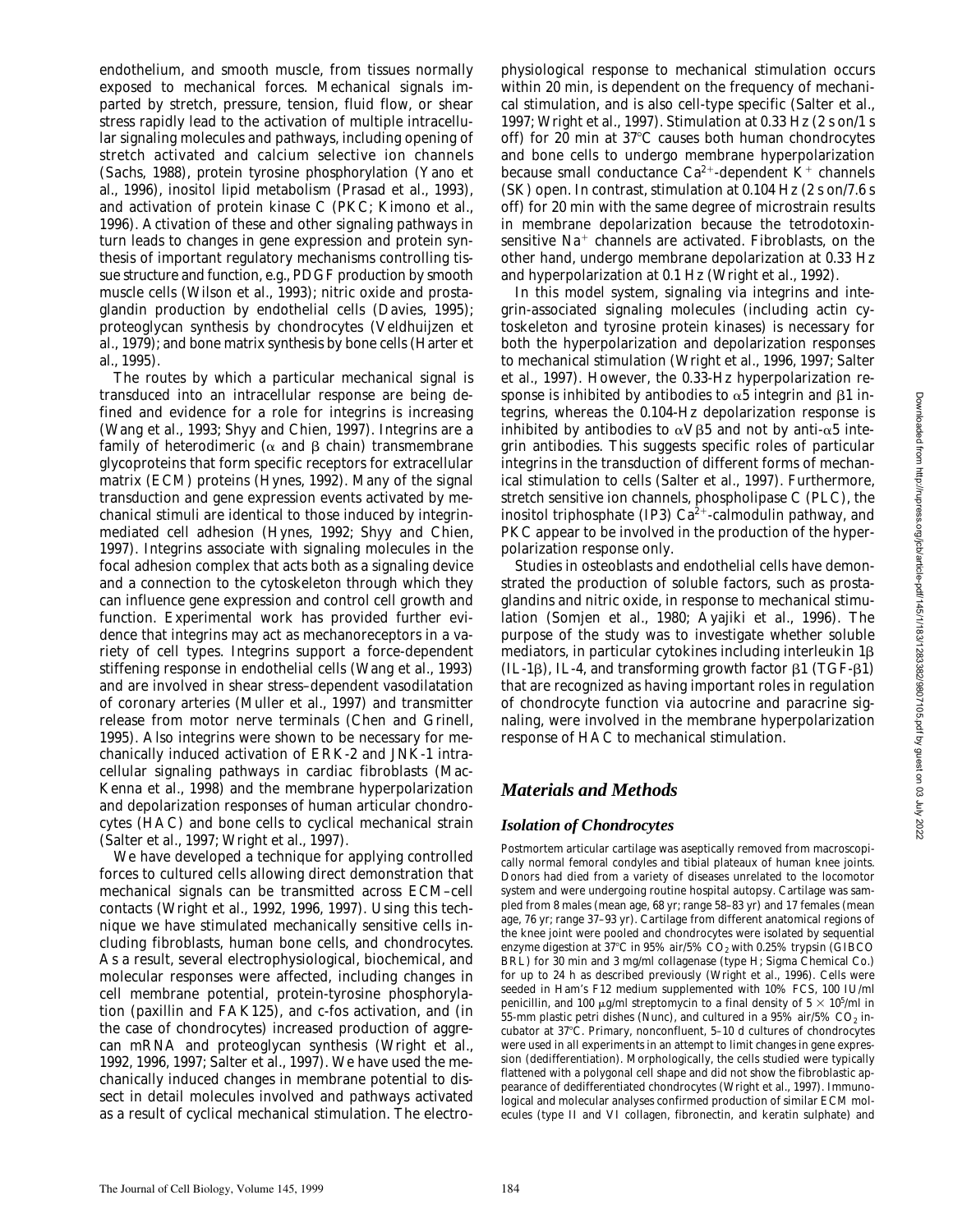expression of identical integrin profile subunits ( $\beta$ 1,  $\beta$ 5 $\alpha$ V,  $\alpha$ 1,  $\alpha$ 3, and  $\alpha$ 5) to that of HAC in vivo (Salter et al., 1992; Loeser et al., 1995) and after initial cell extraction (Jopanbutra et al., 1996).

In our experience these chondrocytes show a consistent and reproducible membrane hyperpolarization response to 0.33 Hz mechanical stimulation (Wright et al., 1992, 1996, 1997). We have assessed the electrophysiological response of chondrocytes from knee joint articular cartilage of  $\mathord{>}80$ different individuals and observed no significant difference in the membrane response in cells with respect to gender, age, and cause of death as it relates to patients without a history of locomotor system involvement (unpublished observations).

To investigate whether the membrane hyperpolarization response was critically dependent on IL-4, chondrocytes from the joints of mice heterozygous for IL-4 or IL-4–deficient were studied. Chondrocytes were isolated by sequential enzymatic digestion and cultured as described above. The IL-4 knockout mice used have been previously described (Kopf et al., 1993). Mice were obtained from a colony maintained by Dr. M. Norval (Department of Medical Microbiology, Edinburgh University, Edinburgh, United Kingdom) with permission for use of these animals provided by Professor Horst Bluethmann (Hoffmann-LaRoche AG, Basel, Switzerland).

#### *RNA Extraction*

Total RNA was extracted from cultured chondrocytes as described in the micro RNA isolation kit (Stratagene), using a denaturing buffer of 4 M guanidine thiocyanate, 0.75 M sodium citrate, 10% (wt/vol) lauroyl sarcosine, and 7.2  $\mu$ I/ml  $\beta$ -mercaptoethanol. The quantity of RNA isolated was determined by spectrophotometry using the absorbance reading at 260 nm.

#### *Reverse Transcriptase-PCR (RT-PCR)*

Before cDNA synthesis, all RNA samples were incubated with DNase I (Life Technologies) for 15 min in the presence of RNase inhibitor (Life Technologies). Template cDNA was synthesized using  $1-5 \mu g$  RNA, superscript II, and oligo dT(12–18; Life Technologies) according to the manufacturer's instructions. Primers specific for IL-4 (Arai et al., 1989), IL-4 receptor  $\alpha$  (IL-4R $\alpha$ ; Idzerda et al., 1990), the common gamma chain ( $\gamma$ c; Takeshita et al., 1992; Puck et al., 1993), and IL-13 receptor  $\alpha$  (IL-13R $\alpha$ ; Aman et al., 1996) were used for the PCR reactions: IL-4 5'-TTTGA-ACAGCCTCACAGAGC-3', 5'-TCCTTCACAGGACAGGAATT-3'; IL-4Rα 5'-CTTGTTCACCTTTGGACTGG-3', 5'-CTTGAGCTCTGA-GCATTGCC-3';  $\gamma c$  5'-CTCCTTGCCTAGTGTGGATGG-3', 5'-CACT- $GTAGTCTGGCTGCAGAC-3'$ ; and  $IL-13R<sub>α</sub>$  5'-GTGAAACATG-GAAGACCATC-3', 5'-GTGAAATAACTGGATCTGATAGGC-3'.

A typical 20-µl PCR reaction contained 16 mM ammonium sulphate, 67 mM Tris/HCl, pH 8.8, 0.01% (vol/vol) Tween 20, 1  $\mu$ M of each primer, 2 ml cDNA, 100 mM dNTPs, 0.1% (wt/vol) BSA, and 0.25 U *Taq* polymerase (Bioline). The magnesium chloride concentrations for each primer pair were: IL-4, 4 mM; IL-4R $\alpha$ , 2.5 mM;  $\gamma c$ , 2 mM; and IL-13R $\alpha$ , 1.5 mM. The following program was used for all reactions:  $94^{\circ}$ C for 3 min; 35 cycles of 94 $\degree$ C for 1 min, 60 $\degree$ C for 1 min, 72 $\degree$ C for 1 min 30 s; 72 $\degree$ C for 10 min. PCR products were analyzed by electrophoresis using a 1% (wt/vol) agarose gel.

#### *Cloning and Sequencing*

PCR products were cloned into the TA cloning vector (Invitrogen Corp.) as described in the manufacturer's protocol. Each insert was sequenced using the Sanger dideoxy chain termination method (Sanger et al., 1977), modified according to the protocol provided with the sequenase kit (United States Biochemical Corp.).

## *Mechanical Stimulation of Chondrocytes and Electrophysiological Recording*

The technique and apparatus used have been previously described in detail (Wright et al., 1996). For the induction of pressure-induced strain (PIS), 55-mm diameter plastic petri dishes (Nunc) were placed in a sealed pressure chamber with inlet and outlet ports. The chamber was pressurized using nitrogen gas from a cylinder, at a frequency determined by an electronic timer controlling the inlet and outlet valves. The standard stimulation regimen used was a frequency of 0.33 Hz (2 s on/1 s off) for 20 min, 37°C, at a pressure of 16 kPa above atmospheric pressure. This system was shown to produce microstrain on the base of the culture dish (Wright et al., 1996). Membrane potentials of cells were recorded using a single electrode bridge circuit and calibrator, as previously described (Wright et al., 1992; Salter et al., 1997). Microelectrodes with tip resistances of 40-60 M $\Omega$ and tip potentials of  $\sim$ 3 mV were used to impale the cells. Membrane potentials of isolated cells were measured and results were accepted if, on cell impalement, there was a rapid change in voltage to the membrane potential level that remained constant for at least 60 s. Experiments were performed at 37°C. The membrane potentials of 5-10 cells were measured before and after the period of PIS.

Anticytokine, antiintegrin, and anticytokine receptor antibodies were added to chondrocytes 30 min before mechanical stimulation. Membrane potentials were measured before and after addition of antibody and after the period of mechanical stimulation. Antibodies had no effect on the resting membrane potential. Antibodies remained in contact with cells during cyclical PIS and when poststimulated membrane potentials were measured. Antibodies against IL-1 $\beta$ , IL-4, IL-4 $R\alpha$ , and  $\gamma c$  were obtained from R&D Systems, Inc. Anti- $\beta$ 1 integrin (P4C10) and anti- $\alpha$ V $\beta$ 5 integrin (P1F6) were obtained from Life Technologies. For each condition tested, at least three experiments were performed on different cells from different donor knees on different days.

#### *Effects of Cytokines on Chondrocyte Membrane Potential*

Membrane potential of chondrocytes was measured before and 10 min after the addition of recombinant IL-1 $\beta$ , IL-4, TGF- $\beta$ 1, and interferon gamma (IFN-y; R&D Systems). To investigate signaling molecules involved in IL-4–induced hyperpolarization chondrocytes were treated, in separate experiments, with a number of pharmacological inhibitors of cell signaling for 30 min before addition of recombinant IL-4. The reagents used (Sigma Chemical Co.) were: neomycin, an inhibitor of PLC (Cockcroft et al., 1985; Kim et al., 1989); flunarizine, an inhibitor of IP3-mediated release of  $Ca^{2+}$  from the ER (Seiler et al., 1987); genistein, a tyrosine kinase inhibitor (Akiyama et al., 1987); apamin, a specific blocker of SK channels (Blatz and Magleby, 1986); and gadolinium, a blocker of stretchactivated ion channels (Yang and Sachs, 1989).

#### *Statistics*

The mean, SD, and standard error of the mean were determined in each experiment. For statistical comparisons, when the F ratio of the two variances reached significance, the nonparametric Mann-Whitney test was used. When the ratio did not reach significance, the Student's *t* test was used.

#### *Results*

#### *A Transferable Factor Induces Membrane Hyperpolarization of HAC in Response to Mechanical Strain*

HAC subjected to PIS at 0.33 Hz, 37°C for 20 min undergo hyperpolarization of the plasma membrane by  $\sim$ 45% (Table I). Conditioned medium from mechanically stimulated cells, when added to unstimulated chondrocytes, caused membrane hyperpolarization of these cells similar to that of the directly mechanical strained chondrocytes (Table I), demonstrating the presence of a soluble, transferable factor secreted by the mechanically stimulated chondrocytes. 1  $\mu$ g/ml P4C10, an anti– $\beta$ 1 integrin antibody, when incubated with chondrocytes for 30 min at 37°C before stimulation, inhibited the hyperpolarization response to mechanical stimulation. Medium from cells mechanically stimulated in the presence 1  $\mu$ g/ml P4C10, when transferred to unstimulated cells, did not significantly alter the membrane potential of these cells (Table I). In contrast, 1  $\mu$ g/ml P1F6, an anti– $\alpha$ V $\beta$ 5 integrin, had no effect on 0.33-Hz cyclical microstrain-induced hyperpolarization or pro-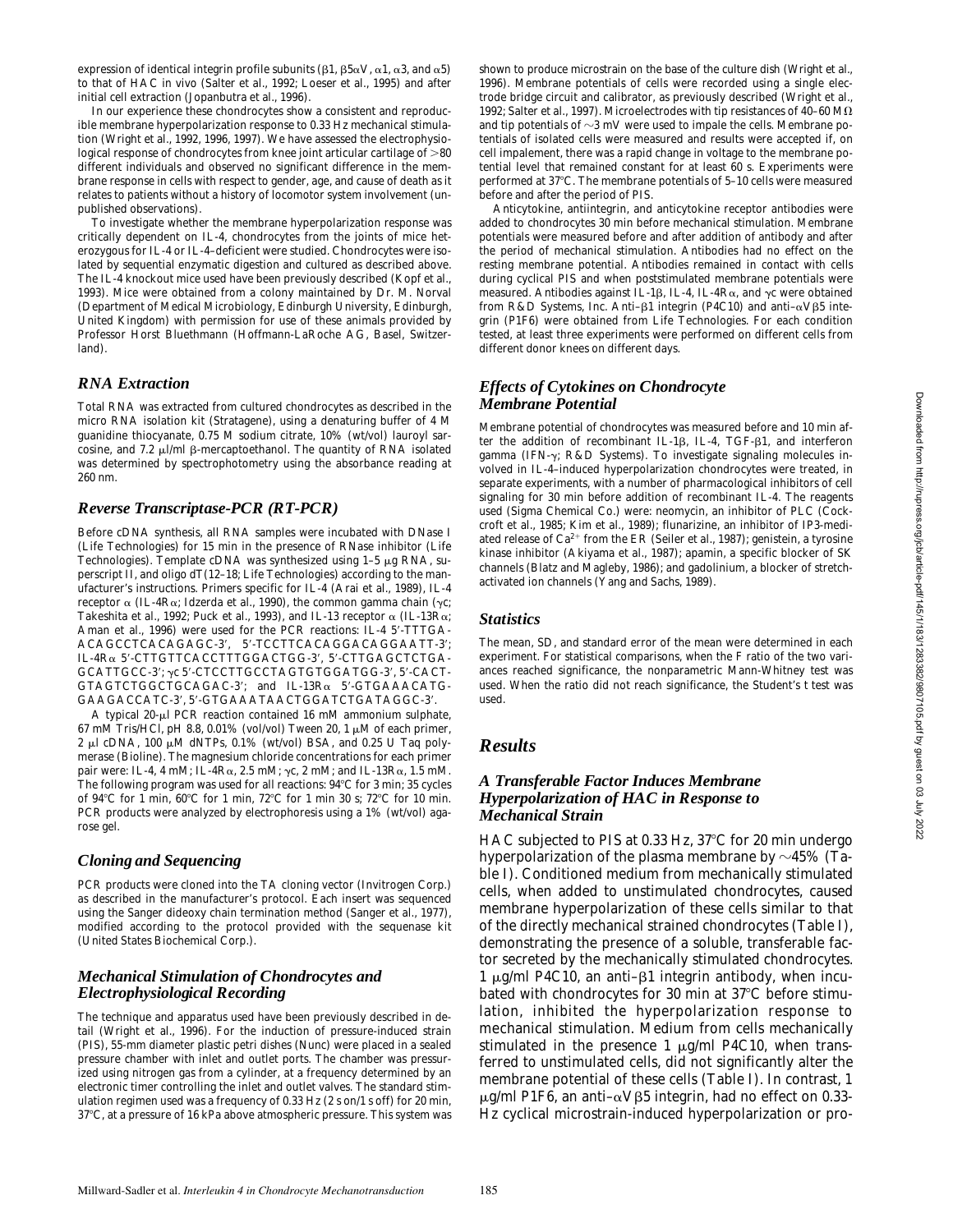*Table I. Effect on the Membrane Response of Chondrocytes of Direct Stimulation at 0.33 Hz or the Addition of Conditioned Medium (CM) from Chondrocytes Stimulated at 0.33 Hz for 20 min to Previously Unstimulated Cells in a Representative Experiment*

|             | Reagent                           | n | % change* |        |          |
|-------------|-----------------------------------|---|-----------|--------|----------|
| Stimulus    |                                   |   | Direct    | CМ     | P        |
| 0.33 Hz PIS | Nil                               |   | $+45$     | $+52$  | < 0.0001 |
| 0.33 Hz PIS | $P4C10$ (anti- $\beta$ 1)         |   | $-5.3$    | $+0.4$ | NS       |
| 0.33 Hz PIS | P1F6 (anti- $\alpha$ V $\beta$ 5) |   | $+44$     | $+50$  | 0.0009   |

Results are consistent between experiments and between cells from different individuals for 0.33-Hz stimulation alone (six donors) or with antiintegrin antibodies (three donors).

\*Compared with unstimulated cells.

duction of a transferable factor that could induce membrane hyperpolarization of unstimulated chondrocytes.

## *Cytokines Induce Changes in Membrane Potential*

When monolayer cultures of HAC were incubated in separate experiments with a panel of recombinant human cytokines (IL-1 $\beta$ , IFN- $\gamma$ , TGF- $\beta$ 1, and IL-4), known to be involved in the regulation of chondrocyte metabolism and potentially could function as autocrine/paracrine signaling molecules, a change in membrane potential was seen (Fig. 1). Addition of IL-4 resulted in membrane hyperpolarization, whereas the other cytokines induced membrane depolarization. The effect of IL-4 on the membrane potential of human chondrocytes was dose-dependent over a range between 100 fg/ml and 10 ng/ml. A 17% hyperpolarization response was elicited at concentrations as low as 10 fg/ml and a maximal response was obtained with 5–10 pg/ml (results not shown).

## *Human Chondrocytes Express IL-4 and IL-4 Receptors*

Using immunohistochemical techniques we have shown IL-4 to be present in HAC (Salter et al., 1996). However, its production by these cells and the expression of IL-4 receptors were not previously described. RT-PCR on total RNA isolated from primary cultured chondrocytes using primers specific for IL-4 resulted in amplification of a 269 bp region of DNA (Fig. 2). This DNA region, when cloned





*Figure 2.* Agarose gel electrophoresis of PCR products amplified from reverse-transcribed RNA of normal chondrocytes. The following are in lanes A, B, C, and D, respectively: IL-4,  $\gamma c$ , IL-4R $\alpha$ , and IL-13Ra. Sizes of products shown are in basepair. Results are consistent between experiments and between cells from four different donors.

and sequenced, displayed 100% identity to the published sequence of human lymphocyte IL-4 mRNA (Arai et al., 1989). RT-PCR reactions using primers to IL-4R $\alpha$ ,  $\gamma$ c, and IL-13R $\alpha$  revealed DNA products of 465, 356, and 450 bp, respectively (Fig. 2), corresponding to the components of both the type I IL-4 receptor (IL-4R $\alpha/\gamma c$ ) and type II receptor (IL-4 $R\alpha$ /IL-13 $R\alpha$ ).

## *IL-4 Is Necessary for the Membrane Hyperpolarization Response to Mechanical Stimulation*

Neutralizing antibodies to IL-4 abolished the hyperpolarization response to cyclical strain, whereas neutralizing antibodies to IL-1 $\beta$  had no effect (Fig. 3). Specific antibodies to IL-4 $R\alpha$  (10  $\mu$ g/ml) prevented the hyperpolarization response of chondrocytes to mechanical stimulation, whereas inhibitory antibodies to the  $\gamma c$  subunit had no effect on the response (Fig. 3). Anti–IL-4 antibodies  $(1 \mu g/ml)$ , added to medium after mechanical stimulation but before transfer of that medium to unstimulated cells, prevented subsequent hyperpolarization of unstained cells (Table II).

> *Figure 1.* Effect of the addition of TGF- $\beta$ 1, IL-1 $\beta$ , IFN- $\gamma$ , or IL-4 (10 ng/ml) on the membrane potential of mechanically unstimulated chondrocytes ( $n = 10$ ; TGF- $\beta$ 1,  $P < 0.0001$ ; IL-1 $\beta$ ,  $P <$ 0.0001; IFN-γ,  $P < 0.0001$ ; IL-4,  $P < 0.0001$ ). Results are consistent between experiments and between cells from different individuals for IL-4 alone (18 donors), TGF- $\beta$ 1, IL-1 $\beta$ , and IFN- $\gamma$  (3 donors).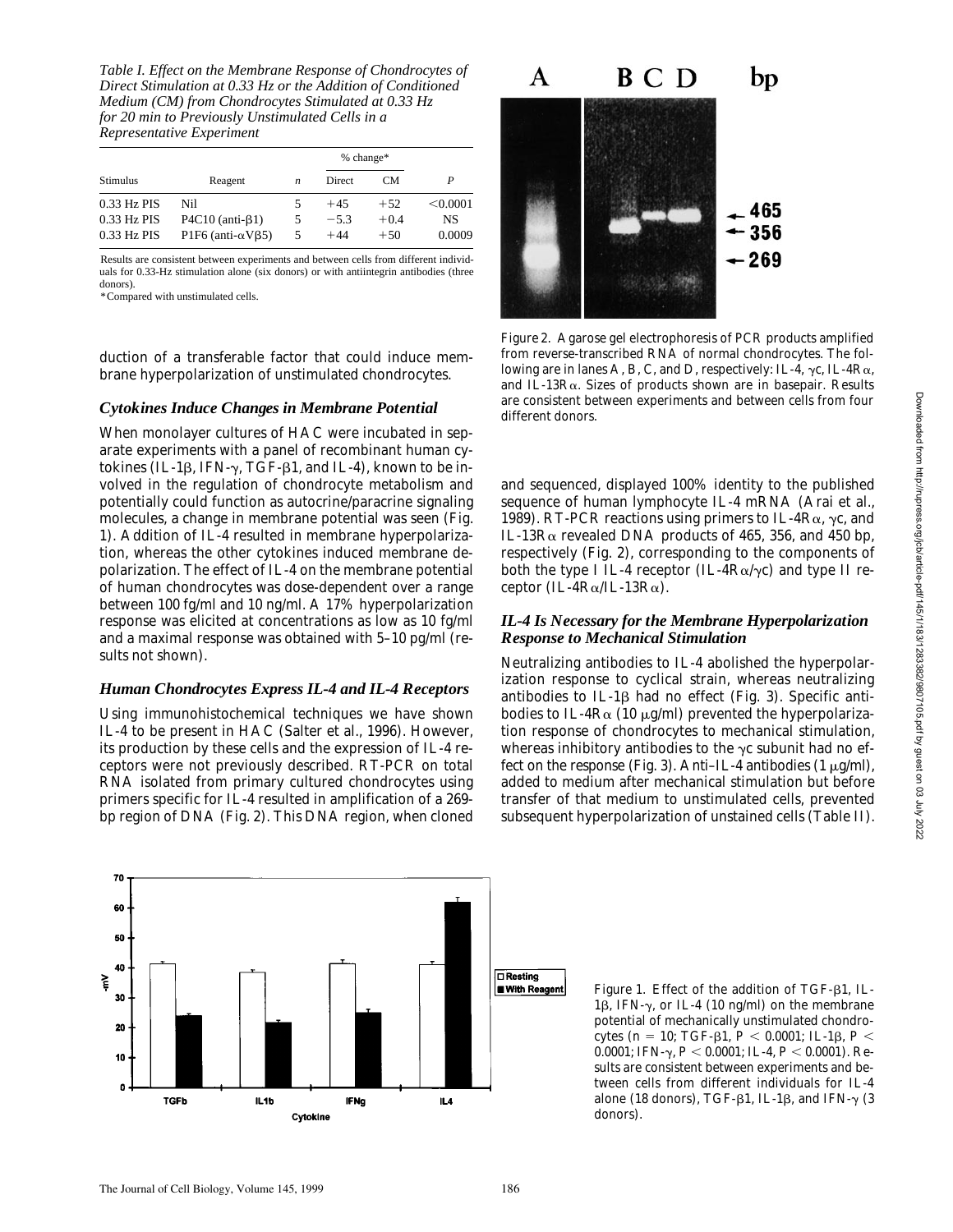

Chondrocytes isolated from the articular cartilage of knee joints from IL-4 knockout mice did not show a significant change in membrane potential after 20 min of mechanical stimulation at 0.33 Hz (Fig. 4). In contrast, chondrocytes isolated from knee joints of heterozygous mice showed a similar hyperpolarization response (Fig. 4) to mechanical stimulation as that seen with HAC.

#### *IL-4–mediated Membrane Hyperpolarization Involves PLC and IP3*

The hyperpolarization response of HAC to recombinant human IL-4 (10 pg/ml) was unaffected by P4C10 (anti- $\beta$ 1 integrin), genistein (a tyrosine kinase inhibitor), and gadolinium (a blocker of mechanosensitive ion channels; Table III), although these agents were shown previously to inhibit the hyperpolarization response of HAC to mechanical stimulation (Wright et al., 1996, 1997). Neomycin (an inhibitor of PLC), flunarizine (an inhibitor of IP3-mediated release of  $Ca^{2+}$  from the ER), and apamin (an SK channel blocker) each inhibited the chondrocyte hyperpolarization response to IL-4 (Table III).

# *Discussion*

This study has shown for the first time that IL-4 and its receptor are expressed by HAC. Furthermore this study also has shown that the cytokine receptor pair are involved in the integrin-dependent signaling pathway activated by

*Table II. Effect of IL-4 Antibody in CM on the Membrane Hyperpolarization Response of Chondrocytes*

| <b>Stimulus</b> | Reagent       | Dish | $\boldsymbol{n}$ | % change* |          |
|-----------------|---------------|------|------------------|-----------|----------|
| 0.33 Hz PIS     | Nil           | А    |                  | $+45$     | < 0.0001 |
| CM.             | Nil           | в    |                  | $+52$     | < 0.009  |
| 0.33 Hz PIS     | Nil           | C    | 5                | $+54$     | < 0.0001 |
| <b>CM</b>       | $Anti-II. -4$ | D    |                  | $-0.01$   | NS       |
|                 |               |      |                  |           |          |

Chondrocytes in dishes A and C were stimulated at 0.33 Hz PIS and the CM transferred to dishes B and D, respectively. Before the addition of CM from dish C to D, IL-4 antibody was added at a concentration of  $1 \mu g/ml$ . Results are from a single experiment and are consistent between experiments and between cells from different individuals for transfer in the absence (six donors) or presence of anti–IL-4 antibody (three donors).

\*Compared with unstimulated cells.

*Figure 3.* Effect of addition of antibodies to cytokines or cytokine receptors on the membrane hyperpolarization response of HAC to 0.33-Hz mechanical stimulation ( $n = 5$ ; control,  $P <$ 0.0001; anti-yc,  $P < 0.0001$ ; anti-IL-1RI,  $P <$ 0.0001; anti-IL-1 $\beta$ ,  $P < 0.0001$ ). Results shown are from a single experiment and are consistent between experiments and between cells from different individuals for anti–IL-4 (7 donors), anti– IL-1 $\beta$  (3 donors), anti- $\gamma c$  (3 donors), anti-IL-4 $R\alpha$ (3 donors), and anti–IL-1RI (3 donors).

0.33-Hz cyclical strain that leads to the opening of SK channels and membrane hyperpolarization.

Close associations between integrin and growth factor– mediated signaling in regulation of cell function are being identified. Cell adhesion–dependent activation of the Ras/ MAPK pathway may involve tyrosine phosphorylation of PDGF receptors (Sundberg and Rubin, 1996). Angiogenic effects of a number of growth factors including basic fibroblast growth factor and vascular endothelial growth factor are integrin-regulated (Friedlander et al., 1995). Integrinmediated cell adherence also has been shown to be important in cytokine gene expression in synovial fluid cells from patients with rheumatoid arthritis (Miyake et al., 1993) and by mast cells after Ig E receptor aggregation (Ra et al., 1994). Wilson et al. (1993) have demonstrated previously that mechanical strain induces growth of vascular smooth muscle cells via an autocrine action of PDGF. However, the growth-promoting effect required 36–48 h of mechanical stimulation and was associated with increased levels of PDGF mRNA, suggesting slow production and release of the cytokine rather than the rapid release of a preformed mediator after mechanical stimulation, as demonstrated in our system.

It is unclear how integrin-mediated signaling causes IL-4 release. Rapid release of neurotransmitter from frog mus-

*Table III. Effect of Chemical Inhibitors of Cell Signaling Molecules on the Membrane Hyperpolarization Response of HAC Treated with 10 pg/ml IL-4*

| <b>Stimulus</b> | Reagent                  | $\boldsymbol{n}$ | % change* | P         |
|-----------------|--------------------------|------------------|-----------|-----------|
| $II - 4$        | Nil                      | 5                | $+30.2$   | < 0.0001  |
| $II -4$         | Apamin $(4.9 \mu M)$     | 5                | $+0.01$   | <b>NS</b> |
| $II -4$         | Flunarizine (50 $\mu$ M) | 5                | $-0.01$   | <b>NS</b> |
| $II -4$         | Gadolinium $(10 \mu M)$  | 5                | $+31.3$   | < 0.0001  |
| $II -4$         | Genistein $(40 \mu M)$   | 5                | $+50.5$   | < 0.0001  |
| $IL-4$          | Neomycin (5 mM)          | 5                | $-0.03$   | <b>NS</b> |
| $II -4$         | P4C10 $(1 \mu g/ml)$     | 5                | $+66$     | < 0.0001  |
|                 |                          |                  |           |           |

Neomycin (inhibitor of PLC), flunarizine (inhibitor of IP3-mediated  $Ca^{2+}$  release from ER), apamin (blocker of SK channels), genistein (tyrosine kinase inhibitor), gadolinium (blocker of mechanosensitive ion channels), and P4C10 (anti- $\beta$ 1 integrin). Results shown are from a single experiment and are consistent between experiments and between cells from different individuals for IL-4 alone (18 donors), IL-4  $+$ apamin (3 donors), IL-4 + either flunarizine (3 donors), gadolinium (3 donors), neomycin (3 donors), or P4C10 (3 donors). \*Compared with unstimulated cells.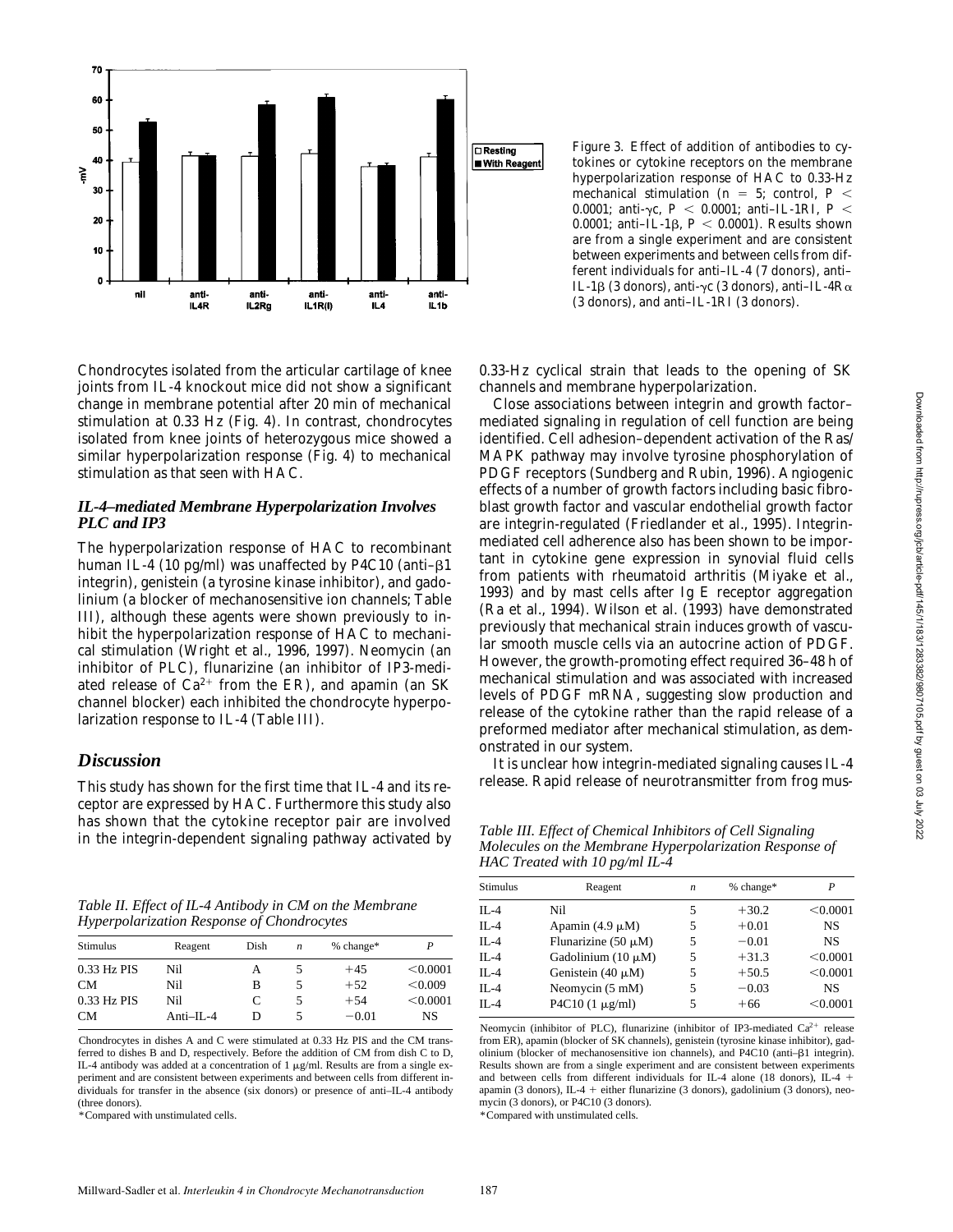

*Figure 4.* Effects of PIS on the membrane potentials of chondrocytes isolated from the articular cartilage of parent and IL-4 knockout mice  $(n =$ 5; parent:  $P\,{<}\,0.0002$  ). Representative results are from three separate experiments.

cle motor nerve terminals after stretch is integrin-dependent and requires both intra and extracellular calcium (Chen and Grinnell, 1995). The data from our studies suggest that mechanical stimulation induced release of IL-4 by human chondrocytes after recognition and transduction of the mechanical signal by  $\alpha$ 5 $\beta$ 1 integrin. Furthermore, activation of a signaling pathway involving tyrosine kinases, stretch-activated ion channels, and the actin cytoskeleton is consistent with other models of integrinmediated mechanotransduction (Glogauer et al., 1997; Maniotis et al., 1997; Muller et al., 1997, Schmidt et al., 1998). IL-4 in turn binds to the chondrocyte IL-4 receptor heterodimer, IL-4R $\alpha$ /IL-13R $\alpha$ , initiating a signal cascade involving PLC and IP3-mediated  $Ca^{2+}$  release and subsequent activation of SK channels, leading to  $K^+$  efflux and membrane hyperpolarization.

Coordinated activations of integrin and IL-4–associated signaling pathways in chondrocytes are of potential importance in regulating the structure and function of normal and diseased articular cartilage. Regulation occurs by mediating other biochemical responses to mechanical strain, e.g., proteoglycan synthesis (Veldhuijzen et al., 1979), or altering the expression of other ECM proteins, matrix metalloproteinases (MMPs), and tissue inhibitors of metalloproteinases (TIMPs) involved in the pathogenesis of OA (Dean, 1991). Studies of cytokine effects on chondrocytes in vitro suggest that IL-4 alters the ratio of MMPs and TIMPs in favor of TIMPs by suppressing IL-1–stimulated MMP3 production (Shingu et al., 1995; Nemoto et al., 1997). Integrin-regulated production of IL-4, as a result of optimal mechanical stimulation in normal articular cartilage in vivo, would be chondroprotective by inhibiting cartilage degradation and promoting matrix synthesis in normal articular cartilage. In contrast, in joint diseases such as OA, normal mechanotransduction pathways may be disrupted following changes in integrin expression by chondrocytes (Lapadula et al., 1997) or neo-expression of adhesive and antiadhesive molecules such as fibronectin (Chevalier et al., 1996) and tenascin (Salter, 1993) in the pericellular matrix, resulting in abnormal chondrocyte activity. Indeed, preliminary data from our laboratory indicate that chondrocytes from OA cartilage show an abnormal electrophysiological response to both mechanical stimulation and direct application of IL-4 (Wright et al., 1998). Further elucidation of the signaling events activated

by mechanical stimuli in HAC from normal and diseased cartilage should lead to a better understanding of how cartilage is maintained by mechanical stimuli in health and disease. These studies suggest that better understanding of the signaling molecules involved in mechanotransduction in chondrocytes may also lead to the identification of novel targets for therapy in OA.

We thank Dr. M. Norval and Dr. A. El-Ghorr for providing us with the heterozygous and IL-4 knockout mice, Professor Horst Bluethmann for his kind permission to use these animals, and Mr. M. Lawson for his advice on PCR.

This work was funded by a grant from the Arthritis Research Campaign.

Received for publication 21 July 1998 and in revised form 1 March 1999.

#### *References*

- Akiama, T., J. Ishida, S. Nakagana, H. Ogawara, S. Watanabe, N. Itoh, M. Sibuya, and Y. Fukami. 1987. Genistein, a specific inhibitor of tyrosine-specific protein kinases. *J. Biol. Chem.* 262:5592–5595.
- Aman, M.J., N. Tayebi, N.I. Obiri, R.K. Puri, W.S. Modi, and W.J. Leonard. 1996. cDNA cloning and characterization of the human interleukin-13 receptor alpha chain. *J. Biol. Chem.* 271:29265–29270.
- Arai, N., D. Nomura, D. Villaret, D.R. Malefijt, M. Seiki, M. Yoshida, S. Minoshima, R. Fukuyama, M. Maekawa, J. Kudoh, et al. 1989. Complete nucleotide sequence of the chromosomal gene for human IL-4 and its expression. *J. Immunol.* 142:274–282.
- Ayajiki, K., M. Kindermann, M. Hecker, I. Fleming, and R. Busse. 1996. Intracellular pH and tyrosine phosphorylation but not calcium determine shear stress-induced nitric oxide production in native endothelial cells. *Circ. Res.* 78:750–758.
- Blatz, A.L., and K.L. Magleby. 1986. Single apamin-blocked Ca-activated  $K^+$ channels of small conductance in cultured rat skeletal muscle. *Nature*. 323: 718–720.
- Chen, B.M., and A.D. Grinnell. 1995. Integrins and modulation of transmitter release from motor nerve terminals by stretch. *Science*. 269:1578–1580.
- Chevalier, X., P. Claudepierre, N. Groult, L. Zardi, and W. Hornebeck. 1996. Presence of ED-A containing fibronectin in human articular cartilage from patients with osteoarthritis and rheumatoid arthritis. *J. Rheumatol.* 23:1022– 1030.
- Cockcroft, S., and B.D Gomperts. 1985. Role of guanine nucleotide binding protein in the activation of polyphosphoinositide phosphodiesterase. *Nature*. 314:534–536.
- Davies, P.F. 1995. Flow-mediated endothelial mechanotransduction. *Physiol. Rev.* 75:519–560.
- Davies, P.F., and S.C Tripathi. 1993. Mechanical stress mechanisms and the cell. *Circ. Res.* 72:239–245.
- Dean, D.D. 1991. Proteinase-mediated cartilage degradation in osteoarthritis. *Semin. Arthritis Rheum.* 20(Suppl. 2):2–11.
- Friedlander, M., P.C. Brooks, R.W. Sharfer, C.M. Kincaid, J.A. Varner, and D.A. Cheresh. 1995. Definition of two angiogenic pathways by distinct aV integrins. *Science*. 270:1500–1502.
- Glogauer, M., P. Arora, G. Yao, I. Sokholov, J. Ferrier, and C.A.G. McCulloch. 1997. Calcium ions and tyrosine phosphorylation interact coordinately with actin to regulate cytoprotective responses to stretching. *J. Cell. Sci.* 110:11–21.